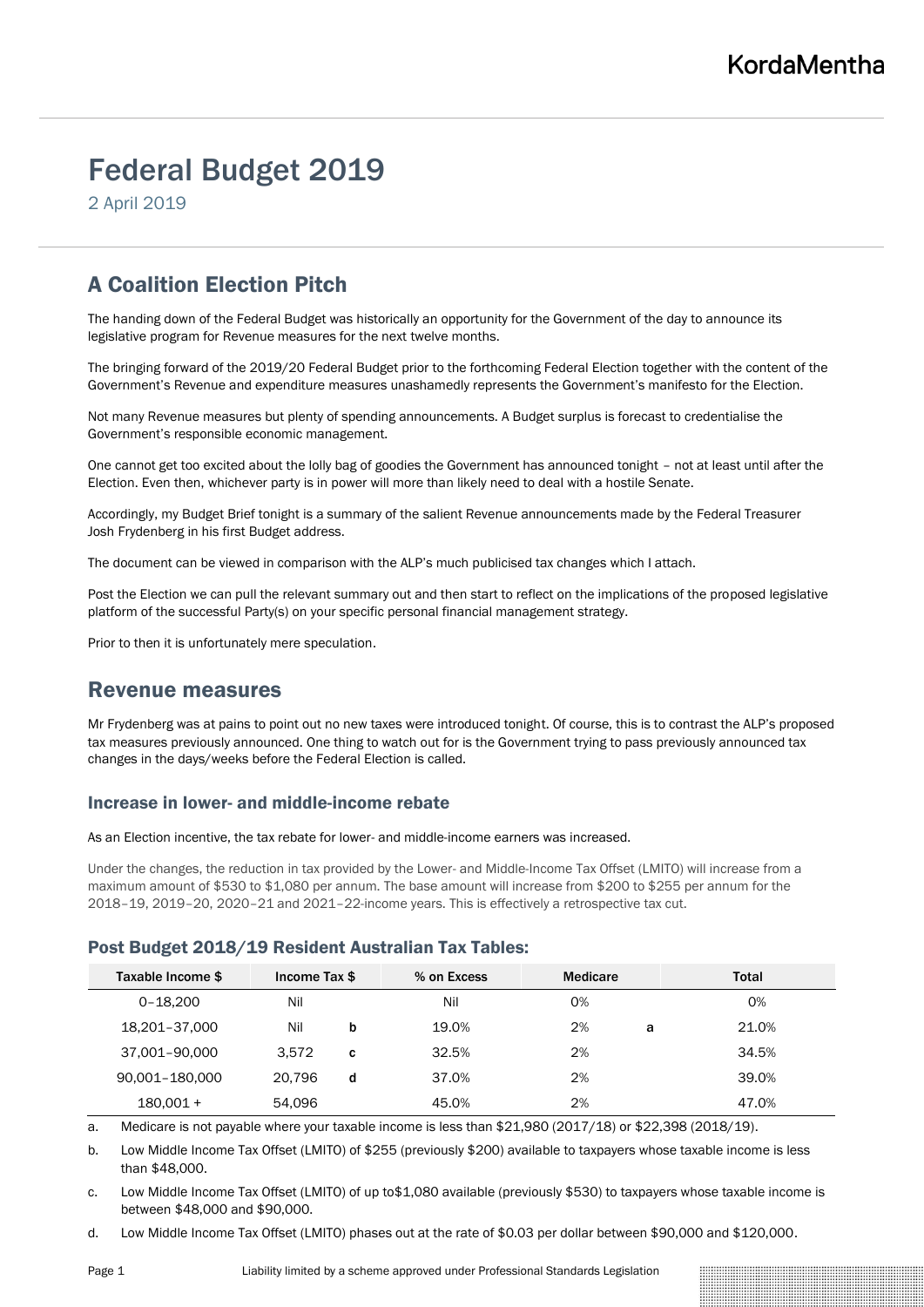#### Superannuation changes

#### Superannuation and Insurance

The Government has deferred until 1 October 2019, the ability for life insurance within Superannuation to be only offered on an opt-in basis for the following members:

- Aged Under 25 Years of Age, and
- Have a Member's balance of less than \$6,000.

From 1 October 2019 legislation will ensure that smaller balance Superannuation accounts are not rapidly eaten away with insurance premiums for younger workers with small superannuation balances.

#### Work Test Relaxation of Rules – Superannuation

Under current rules, where voluntary Superannuation contributions are made between the ages of 65 to 74, a work test is generally required to be met by the member. The Work Test definition is being engaged in employment of 40 hours within 30 consecutive days within a financial year for gain or reward.

The proposed changes from 1 July 2020 will relax the current rules and result in superannuation members aged 65 and 66 to be eligible to make voluntary superannuation contributions both concessional and non-concessional without meeting a work test.

The three year 'bring forward' rules for non-concessional Superannuation contributions allowing a lump sum contribution of up to \$300,000 are also proposed to be updated to allow access to these rules by those aged 65 and 66 (Members with Total Superannuation Balances under \$1.6 million) from 1 July 2020.

#### Spouse contributions

From 1 July 2020, the age limit for a person making a spouse contribution will be increased from age 69 to age 74.

Currently a tax offset of up \$540 is available in respect of eligible contributions made on behalf of a spouse. The spouses adjusted taxable income must be under \$37,000 to obtain the full \$540 tax offset.

The spouse may need to meet the work test to accept the contribution so this age increase may be of limited benefit.

#### Reduced Compliance costs for SMSF's

From 1 July 2020 SMSF's 100% in Pension Mode will no longer be required to obtain Actuarial Certificates.

#### Small business tax changes

#### Good news!

#### Deferral of Division 7A change start date

The Government announced a deferral of the proposed changes to the anti-avoidance provisions in Division 7A. These changes were proposed to alter the rules with respect to loans from Private Companies to related parties.

Any changes to the rules will now not take place until 1 July 2020.

#### Small Business Instant Asset Write off up to \$30,000 for businesses with a turnover of up to \$50 million

Effective from Budget Night the Government will:

- a. increase the instant asset write-off threshold from \$25,000 to \$30,000, and
- b. make the write off available for medium sized enterprises with an aggregated turnover less than \$50 million.

The change was not made retrospective for small businesses with a turnover of up to \$10 million that already benefit from the instant asset write of \$25,000 for assets installed ready for use on or after 29 January 2019 but before Budget Night.